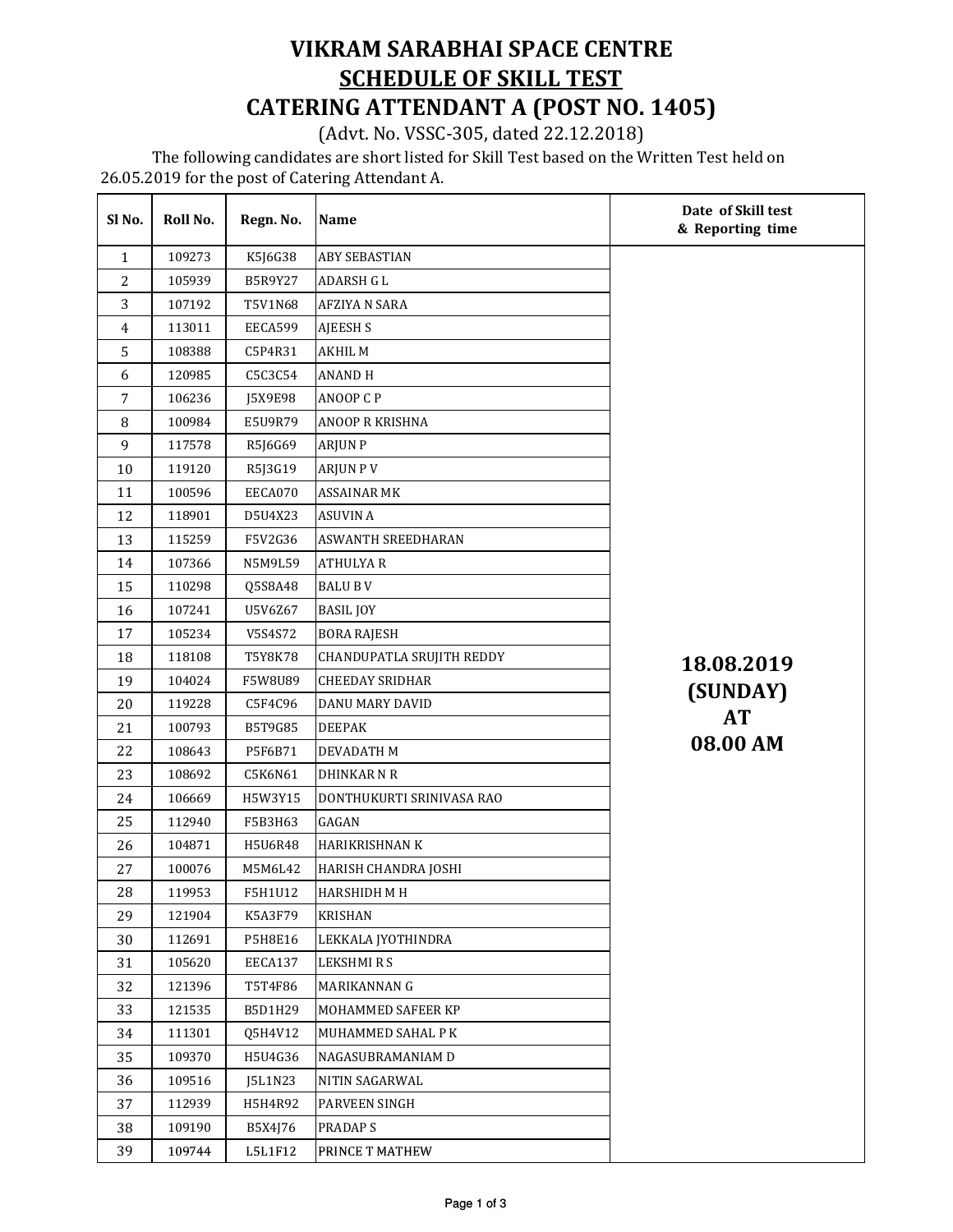| Sl <sub>No.</sub> | Roll No. | Regn. No.      | Name                      | Date of Skill test<br>& Reporting time |
|-------------------|----------|----------------|---------------------------|----------------------------------------|
| 40                | 108639   | U5K5Y64        | <b>RAHUL H</b>            |                                        |
| 41                | 110212   | <b>W5E8G57</b> | <b>RAHUL R</b>            |                                        |
| 42                | 112941   | T5B3R72        | RAJPAL                    |                                        |
| 43                | 114652   | E5C3H34        | RAJRATAN PRABHAKAR KOKATE |                                        |
| 44                | 110220   | E5S3C76        | <b>REHSAL RAHEEM</b>      |                                        |
| 45                | 120178   | EECA829        | <b>REMYAKV</b>            |                                        |
| 46                | 104899   | U5Z5X85        | <b>RIJU VARGHESE</b>      |                                        |
| 47                | 113633   | W5U2S25        | <b>SABARINATH K S</b>     |                                        |
| 48                | 115614   | <b>B5S8C22</b> | <b>SAROOP MV</b>          |                                        |
| 49                | 110505   | T5V3D38        | <b>SATHISH KUMAR R</b>    |                                        |
| 50                | 115619   | L5K6K65        | <b>SHAHID K</b>           | 18.08.2019                             |
| 51                | 103164   | J5E3M53        | <b>SHANOOP S</b>          | (SUNDAY)                               |
| 52                | 120165   | EECA404        | SIJI DEVASY K             |                                        |
| 53                | 105106   | P5N2A14        | <b>SREEJIN S</b>          | <b>AT</b>                              |
| 54                | 117371   | E5B2J33        | SREEJITH ST               | 08.00 AM                               |
| 55                | 115631   | K5F8Y17        | <b>SREENATH SL</b>        |                                        |
| 56                | 113888   | K5R5T63        | <b>SUDHAKARAN S</b>       |                                        |
| 57                | 105330   | B5X2S93        | SUDHANSHU KUMAR           |                                        |
| 58                | 106926   | S5Y1Z39        | <b>SUJIT KUMAR PUHAN</b>  |                                        |
| 59                | 120584   | H5P5M11        | <b>SURYAC</b>             |                                        |
| 60                | 108120   | U5S7J79        | TANGI DALI NAIDU          |                                        |
| 61                | 111689   | J5G1S21        | <b>TARSEM</b>             |                                        |
| 62                | 105705   | S5H8V68        | VANDANA ASHOK             |                                        |
| 63                | 113508   | D5F3U77        | VENKATA RAMANA KATRAPALLI |                                        |
| 64                | 105604   | G5E3X66        | VISHNU PRASAD K L         |                                        |
| $\mathbf{1}$      | 120638   | G5B6M54        | ABDUL AHAD A S            |                                        |
| $\overline{c}$    | 117592   | P5T9H73        | <b>ABHISHEK N S</b>       |                                        |
| 3                 | 106201   | U5W3C66        | <b>ABIN DEV V S</b>       |                                        |
| 4                 | 105666   | F5W6M61        | AJMAL A                   |                                        |
| 5                 | 110217   | N5N8A29        | <b>AKHIL AL</b>           |                                        |
| 6                 | 121605   | D5N5S17        | <b>AKHILESH N</b>         |                                        |
| $\overline{7}$    | 115990   | H5Q6Y95        | ANAS A                    |                                        |
| 8                 | 114192   | W5H2S36        | <b>ANCY B</b>             |                                        |
| 9                 | 114461   | E5S6L38        | ANJANA O S                | 18.08.2019                             |
| 10                | 120502   | <b>B5U2K69</b> | ANOOP V S                 |                                        |
| 11                | 103093   | R5Z3Z23        | ARAVIND ASHOK A           | (SUNDAY)                               |
| 12                | 100731   | F5S8Z98        | <b>ARAVIND G S</b>        | <b>AT</b>                              |
| 13                | 121179   | G5S7D94        | <b>ARUNS</b>              | 10.00 AM                               |
| 14                | 111549   | P5T3F91        | <b>ARUN V S</b>           |                                        |
| 15                | 110457   | M5H3L14        | ARUNRAJ R                 |                                        |
| 16                | 112417   | J5J7V91        | <b>ASWATHY V</b>          |                                        |
| 17                | 107131   | T5J8Z99        | DEEPA B R                 |                                        |
| 18                | 121972   | <b>V5L5R87</b> | DHANYA RAJ G R            |                                        |
| 19                | 113304   | U5K3M77        | DIVYA R S                 |                                        |
| 20                | 106583   | B5Q2U89        | <b>GANESH US</b>          |                                        |
| 21                | 121996   | V5R7J68        | <b>GEETHUPK</b>           |                                        |